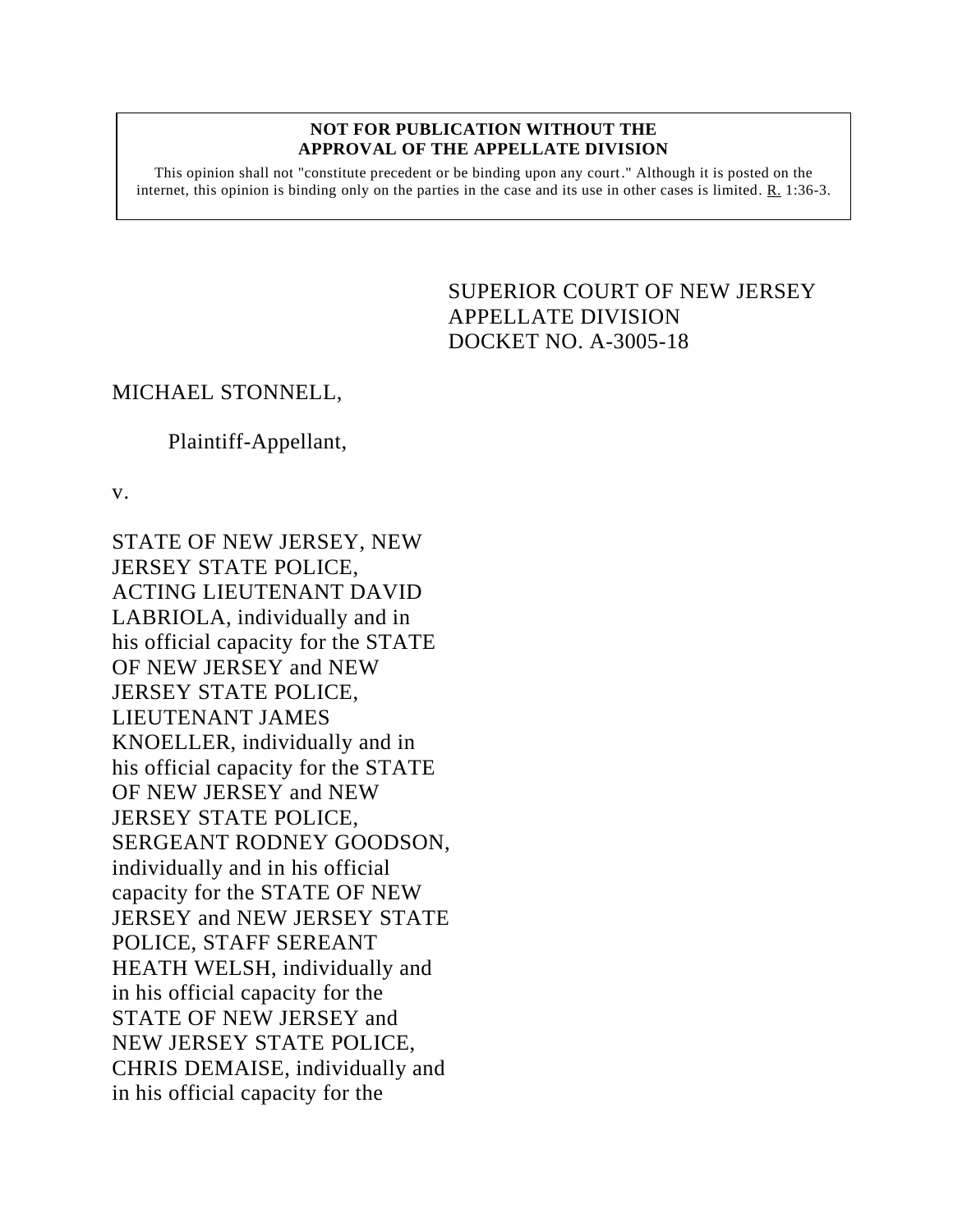STATE OF NEW JERSEY and NEW JERSEY STATE POLICE, RONALD KIRBY, individually and in his official capacity for the STATE OF NEW JERSEY and NEW JERSEY STATE POLICE, SUPERINTENDENT COLONEL RICK FUENTES, individually and in his official capacity for the STATE OF NEW JERSEY and NEW JERSEY STATE POLICE, CAPTAIN RAYMOND JACOBS, individually and in his official capacity for the STATE OF NEW JERSEY and NEW JERSEY STATE POLICE, and MAJOR ROBERT YAISER, individually and in his official capacity for the STATE OF NEW JERSEY and NEW JERSEY STATE POLICE,

Defendants-Respondents. \_\_\_\_\_\_\_\_\_\_\_\_\_\_\_\_\_\_\_\_\_\_\_\_\_\_\_\_\_\_

Submitted February 28, 2022 – Decided May 23, 2022

Before Judges Messano and Rose.

On appeal from the Superior Court of New Jersey, Law Division, Mercer County, Docket No. L-1943-15.

Castellani Law Firm, LLC, attorneys for appellant (David R. Castellani, on the brief).

Matthew J. Platkin, Acting Attorney General, attorney for respondent (Jane C. Schuster, Assistant Attorney General, of counsel; Stephanie R. Dugger, Deputy Attorney General, on the brief).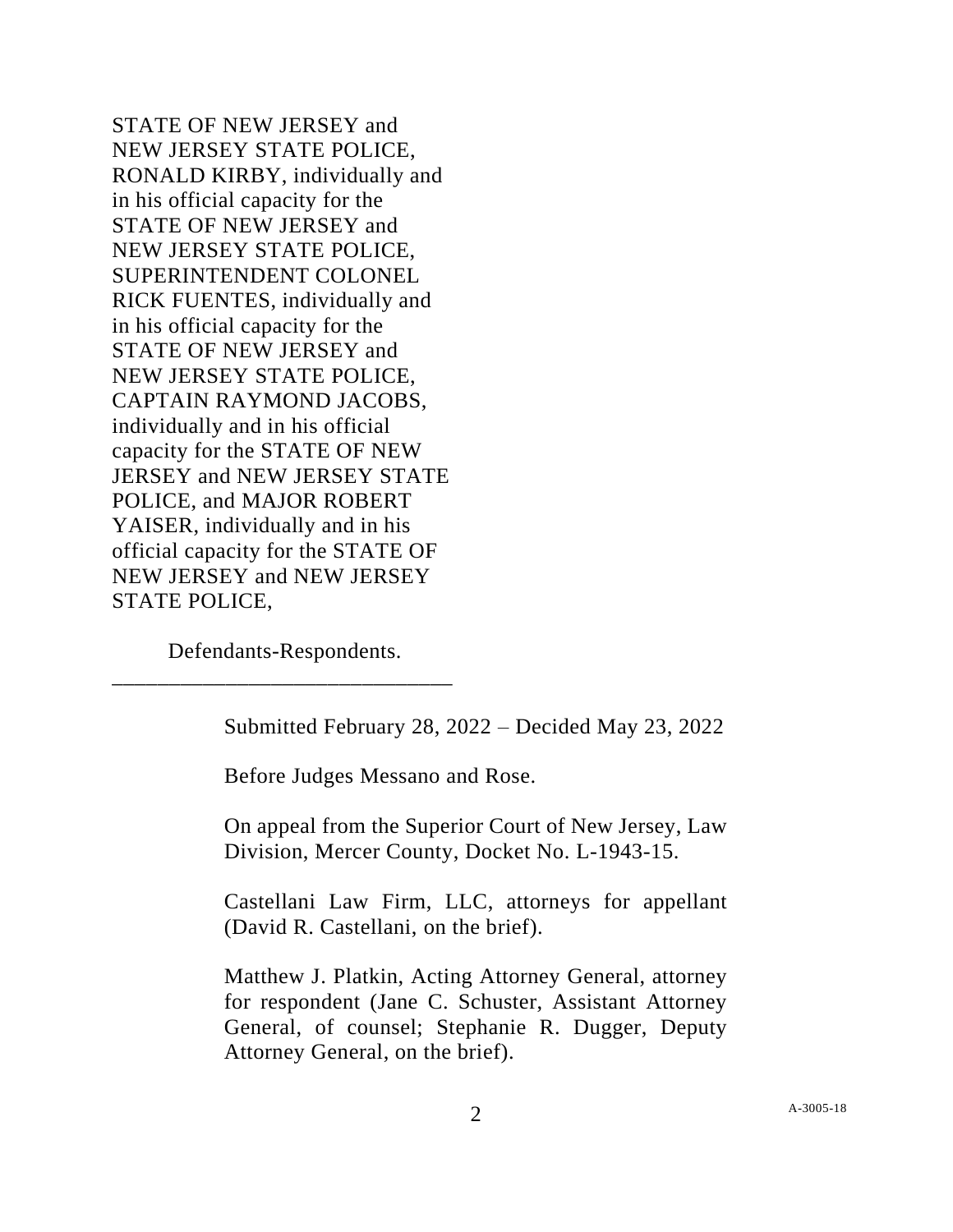#### PER CURIAM

Plaintiff Michael Stonnell was a trooper with the New Jersey State Police (NJSP) from 1993 until his retirement on January 1, 2018. On January 29, 2015, plaintiff filed a complaint in the Law Division naming the State of New Jersey, New Jersey State Police (NJSP), and several individual State Police officers as defendants. Plaintiff alleged defendants violated the New Jersey Law Against Discrimination, N.J.S.A. 10:5-1 to -50 (the LAD), by creating a hostile work environment and failing to promote plaintiff because of his "disability/handicap and/or age." He also alleged defendants violated the Workers' Compensation Law (WCL), specifically N.J.S.A. 34:15-39.1, by failing to promote him in retaliation for plaintiff asserting rights under the WCL. Plaintiff further claimed defendant violated his state constitutional rights to "freedom of speech and political association," "equal protection and due process," and the constitutional guarantee of "Merit and Fitness in the promotion of State Police Officers."

After discovery, defendants moved for summary judgment. In a comprehensive oral decision, the Law Division judge granted defendants' motion and dismissed plaintiff's complaint. The judge reviewed the allegations supporting plaintiff's claim of a hostile work environment based on his disability, specifically skin cancer. She concluded plaintiff failed to establish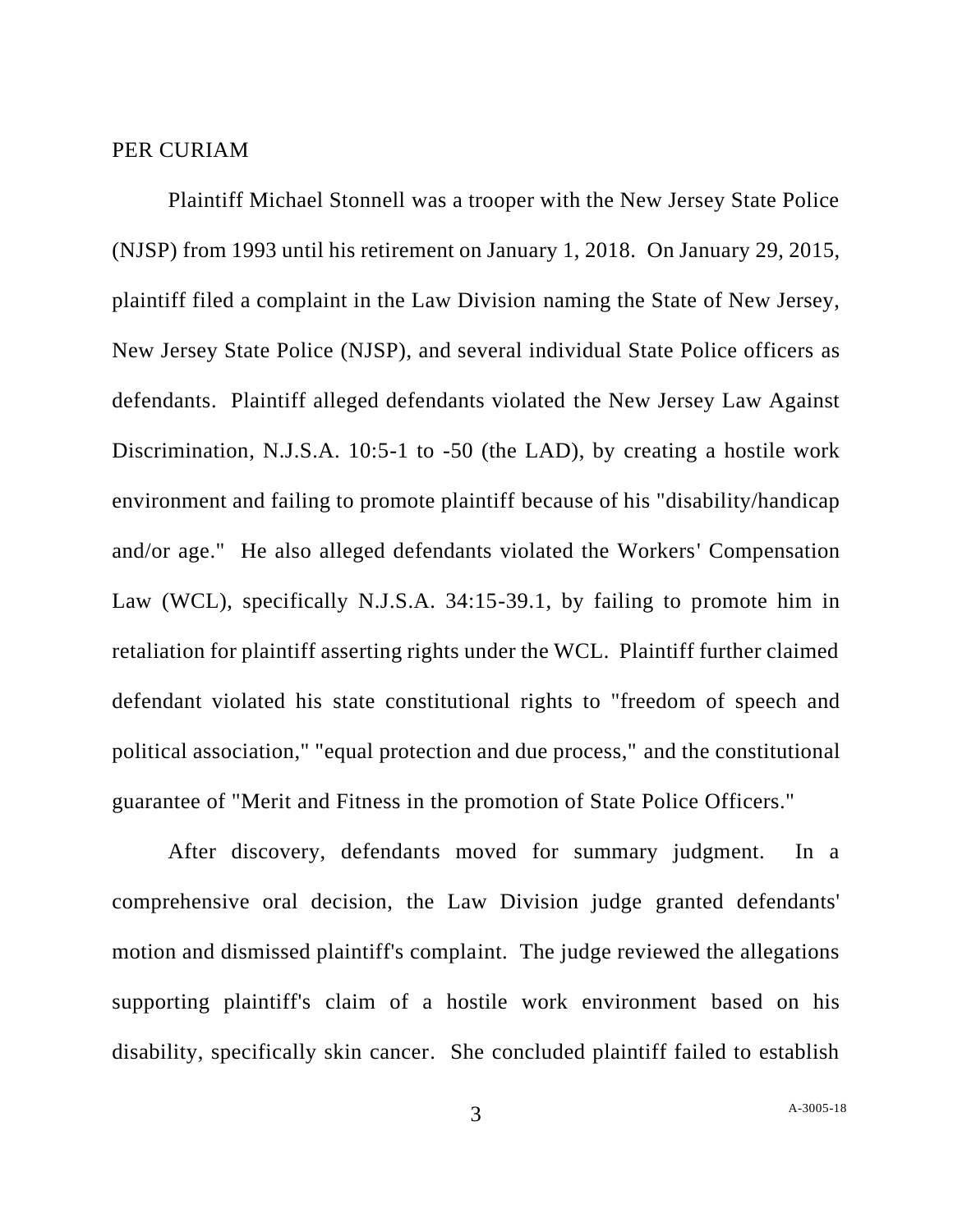defendants' conduct was "related to [plaintiff's] disability," or that it was "extreme enough to amount to a change in the terms and conditions of employment." The judge also considered plaintiff's retaliation claim, and concluded plaintiff suffered no "adverse job actions" by defendants. She also concluded plaintiff failed to establish "a causal link" between the filing of his workers' compensation petitions and "alleged retaliatory conduct" by defendants. The judge did not, however, independently analyze plaintiff's LAD claim that defendants failed to promote him based upon his disability.

Plaintiff now appeals. Although couched in three separate points, plaintiff's essential contention is the motion record contained sufficient evidence of material factual disputes foreclosing summary judgment on his employment discrimination, hostile work environment, and retaliation claims under the LAD related to his disability, perceived disability, or use of medical leave.<sup>1</sup> Plaintiff argues the judge failed to properly consider the record evidence supporting his claims and urges us to reverse and remand the matter to the Law Division for trial.

<sup>&</sup>lt;sup>1</sup> Plaintiff's brief makes no arguments regarding dismissal of his LAD claims based on alleged age discrimination, or dismissal of claims under the WCL and New Jersey's Constitution. An issue not briefed is deemed waived on appeal. Pullen v. Galloway, 461 N.J. Super. 587, 595 (App. Div. 2019). We therefore do not address dismissal of those claims in this opinion.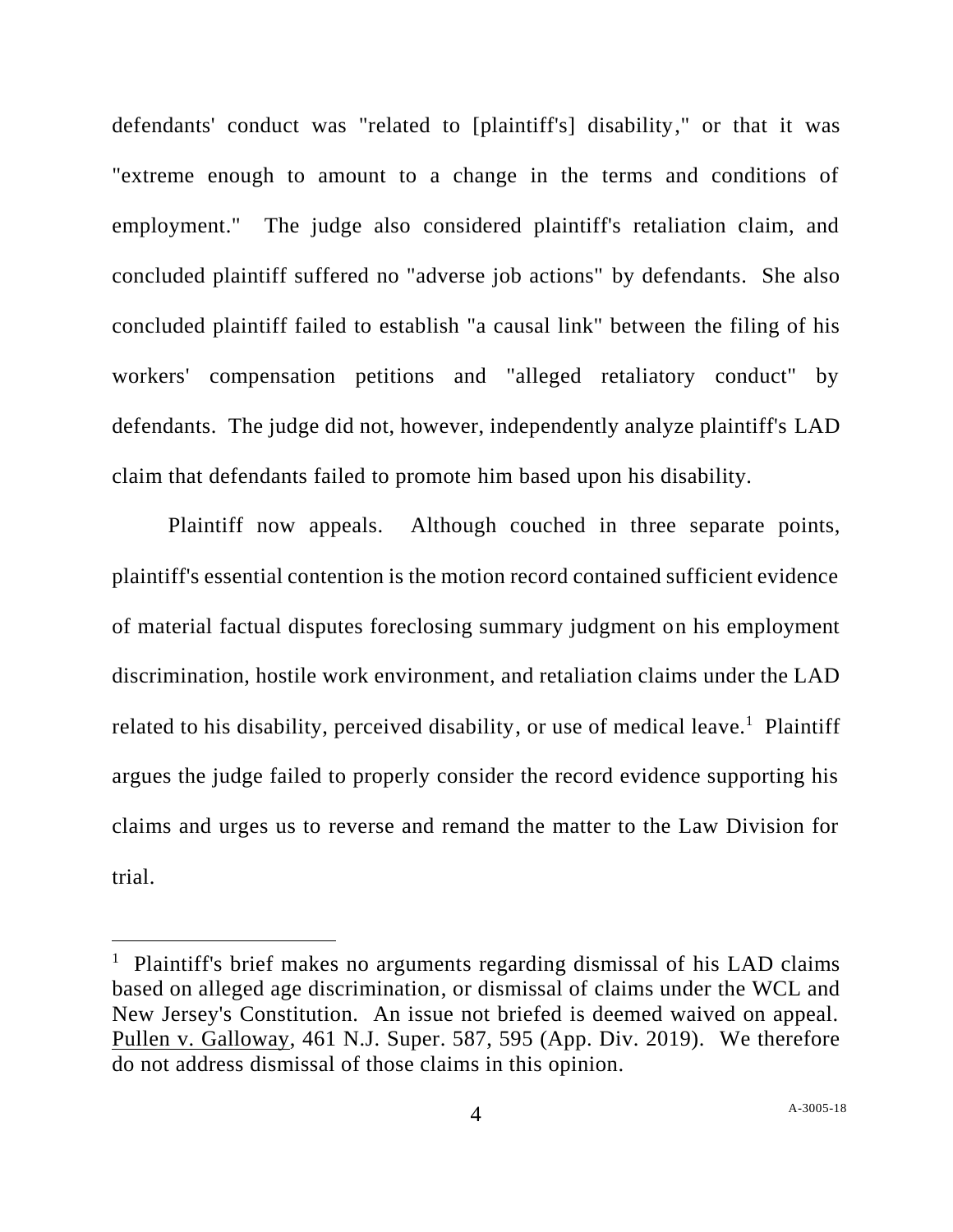Defendants urge us to affirm, asserting there are no genuine material factual disputes, and plaintiff failed to establish a prima facie case of disability discrimination, hostile work environment, or retaliation for engaging in protected activity under the LAD. Defendants also argue plaintiff's claims involving defendants' conduct prior to January 2013 are time-barred under the LAD's two-year statute of limitations.

 We have considered these arguments in light of the record and applicable legal principles. We affirm.

I.

When reviewing the grant of summary judgment, we apply the "same standard as the motion judge." Globe Motor Co. v. Igdalev, 225 N.J. 469, 479 (2016) (quoting Bhagat v. Bhagat, 217 N.J. 22, 38 (2014)).

> That standard mandates that summary judgment be granted "if the pleadings, depositions, answers to interrogatories and admissions on file, together with the affidavits, if any, show that there is no genuine issue as to any material fact challenged and that the moving party is entitled to a judgment or order as a matter of law."

> [Templo Fuente De Vida Corp. v. Nat'l Union Fire Ins. Co. of Pittsburgh, 224 N.J. 189, 199 (2016) (quoting R.  $4:46-2(c)$ .]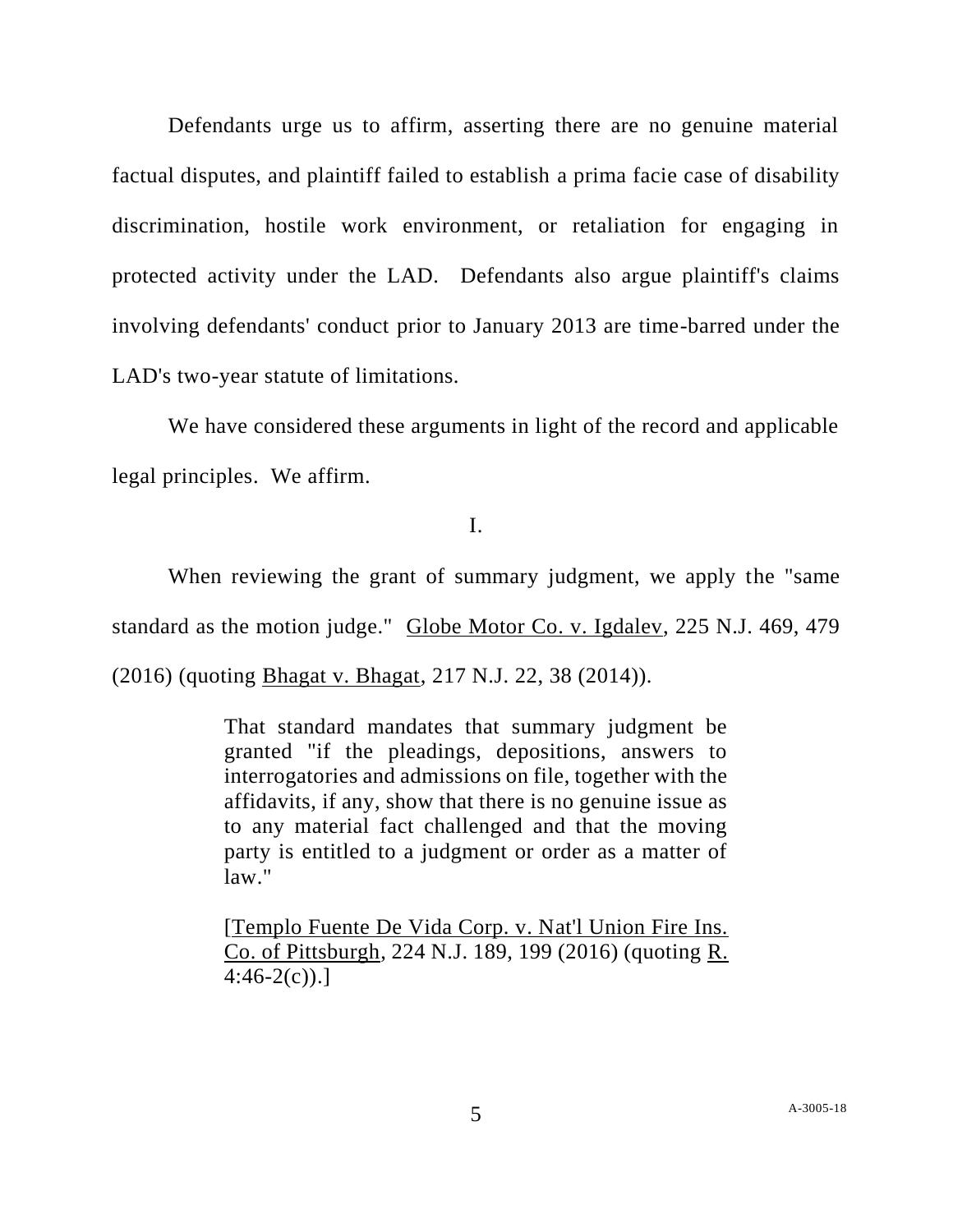We focus only on the motion record before the judge. Ji v. Palmer, 333 N.J. Super. 451, 463–64 (App. Div. 2000).

Like "the trial court<sub>[, we]</sub> must 'consider whether the competent evidential materials presented, when viewed in the light most favorable to the non-moving party, are sufficient to permit a rational factfinder to resolve the alleged disputed issue in favor of the non-moving party.'" Friedman v. Martinez, 242 N.J. 449, 472 (2020) (quoting Brill v. Guardian Life Ins. Co. of Am., 142 N.J. 520, 540 (1995)). We owe no deference to the motion judge's legal analysis or interpretation of a statute. The Palisades At Fort Lee Condo. Ass'n v. 100 Old Palisade, LLC, 230 N.J. 427, 442 (2017) (citing Zabilowicz v. Kelsey, 200 N.J. 507, 512 (2009)).

Discrimination based on an employee's disability, or perceived disability, is illegal under the LAD. N.J.S.A. 10:5-4; Victor v. State, 203 N.J. 383, 410 (2010) (the LAD includes one "who is perceived as having a disability" within the class protected under the statute); see also Dickson v. Cmty. Bus Lines, Inc., 458 N.J. Super. 522, 532 (App. Div. 2019) ("LAD claims based upon a perceived disability still require 'a perceived characteristic that, if genuine, would qualify a person for the protections of the LAD.'" (quoting Cowher v. Carson & Roberts, 425 N.J. Super. 285, 296 (2012))).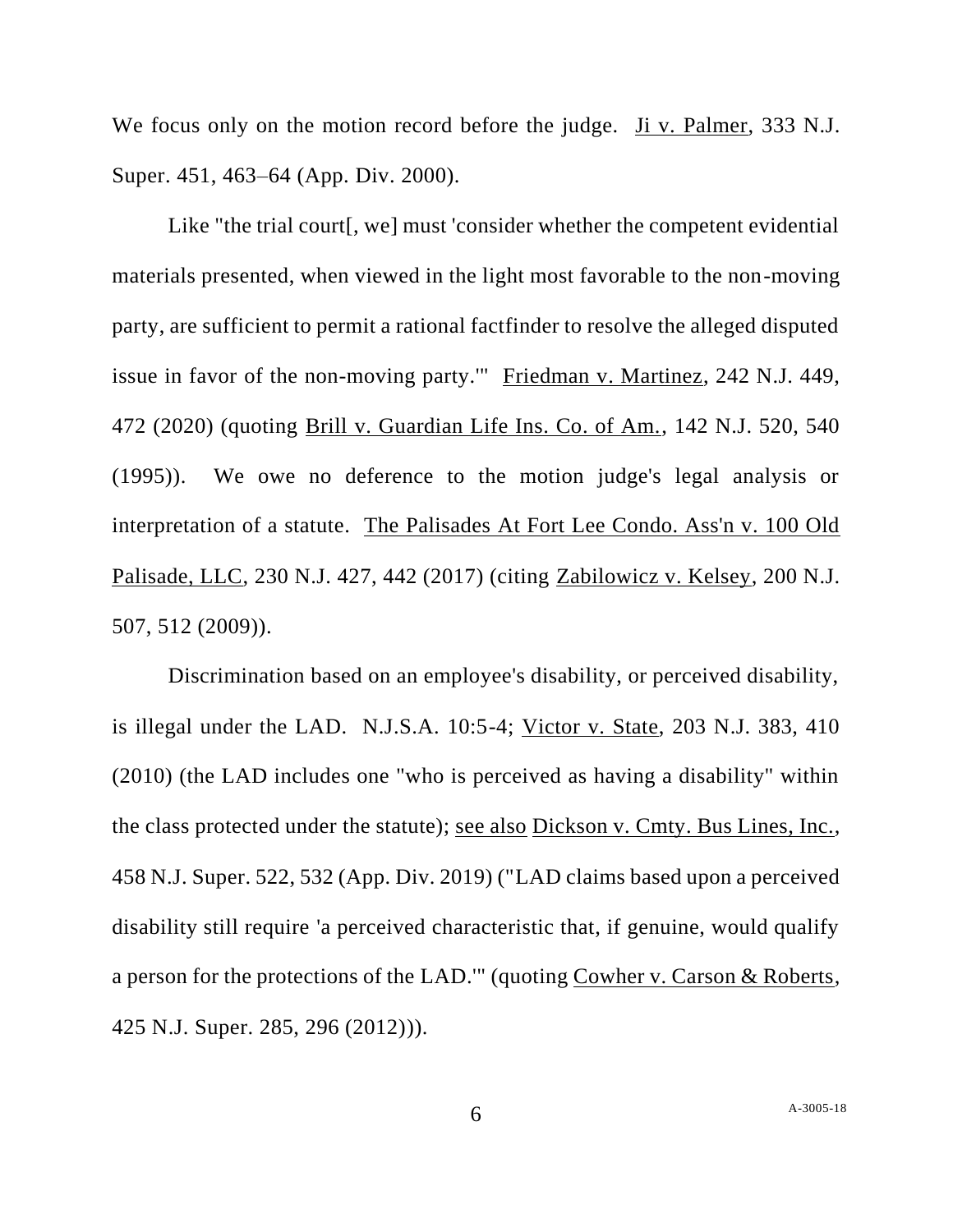Under "[t]he first step of [the] . . . framework" adopted by the Court, to sustain an employment discrimination claim under the LAD based on disability or perceived disability, "a plaintiff [must] establish a prima facie case." Grande v. Saint Clare's Health Sys., 230 N.J. 1, 17 (2017) (citing Jansen v. Food Circus Supermarkets, Inc., 110 N.J. 363, 382 (1988)). The elements of a prima facie case "will 'vary depending on the particular employment discrimination claim being made.'" Henry v. N.J. Dep't of Human Servs., 204 N.J. 320, 331 (2010) (quoting Victor, 203 N.J. at 409–10).

With respect to an allegation of discrete discriminatory conduct by the employer, in this case, the failure to promote, plaintiff must show he was disabled, or perceived to be disabled, within the meaning of the LAD; he was qualified for the position or rank; he was denied promotion; and another with "similar or lesser qualifications achieved the rank or position." Ibid. (quoting Dixon v. Rutgers, 110 N.J. 432, 443 (1988)).

In Dickson, we said:

To prevail on a hostile work environment claim, a plaintiff must show  $\sqrt{1}$  that [he or she] is in a protected class; (2) that [he or she] was subjected to conduct that would not have occurred but for that protected status; and (3) that it was severe or pervasive enough to alter the conditions of employment."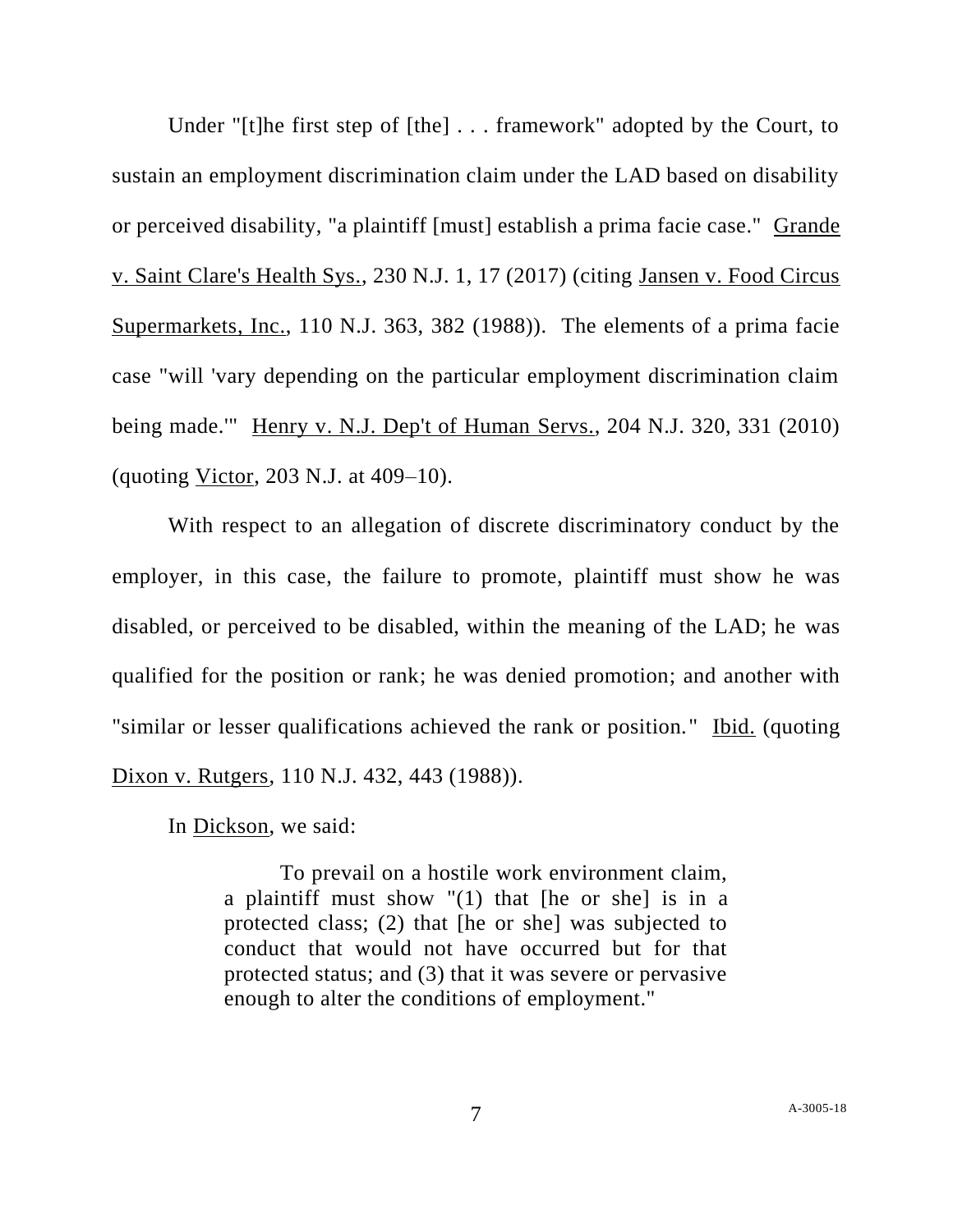[458 N.J. Super. at 531 (alterations in original) (quoting Victor, 203 N.J. at 409).]

In Royster v. New Jersey State Police, we said:

To state a prima facie case of retaliation under  $NILAD$ ..., a "plaintiff must show that 1) [he or] she was engaged in a protected activity known to defendant; 2) [he or] she was thereafter subjected to an adverse employment decision by the defendant; and 3) there was a causal link between the two."

[439 N.J. Super. 554, 575 (App. Div. 2015), aff'd as mod., 227 N.J. 482 (2017) (alterations in original) (quoting Woods-Pirozzi v. Nabisco Foods, 290 N.J. Super. 252, 274 (App. Div. 1996)).]

"LAD claims are subject to the two-year statute of limitations contained in N.J.S.A. 2A:14-2(a)." Alexander v. Seton Hall Univ., 204 N.J. 219, 228 (2010). "[D]iscrete acts of discrimination, such as termination or a punitive retaliatory act, are usually readily known when they occur and thus easily identified in respect of timing." Ibid.; see also Roa v. Roa, 200 N.J. 555, 567 (2010) ("[A] 'discrete retaliatory or discriminatory act occur[s] on the day that it happen[s].'" (second and third alterations in original) (quoting AMTRAK v. Morgan, 536 U.S. 101, 110 (2002))). However, when a plaintiff alleges a violation of the LAD based on an ongoing discriminatory hostile work environment, "the entire claim may be timely if filed within two years of 'the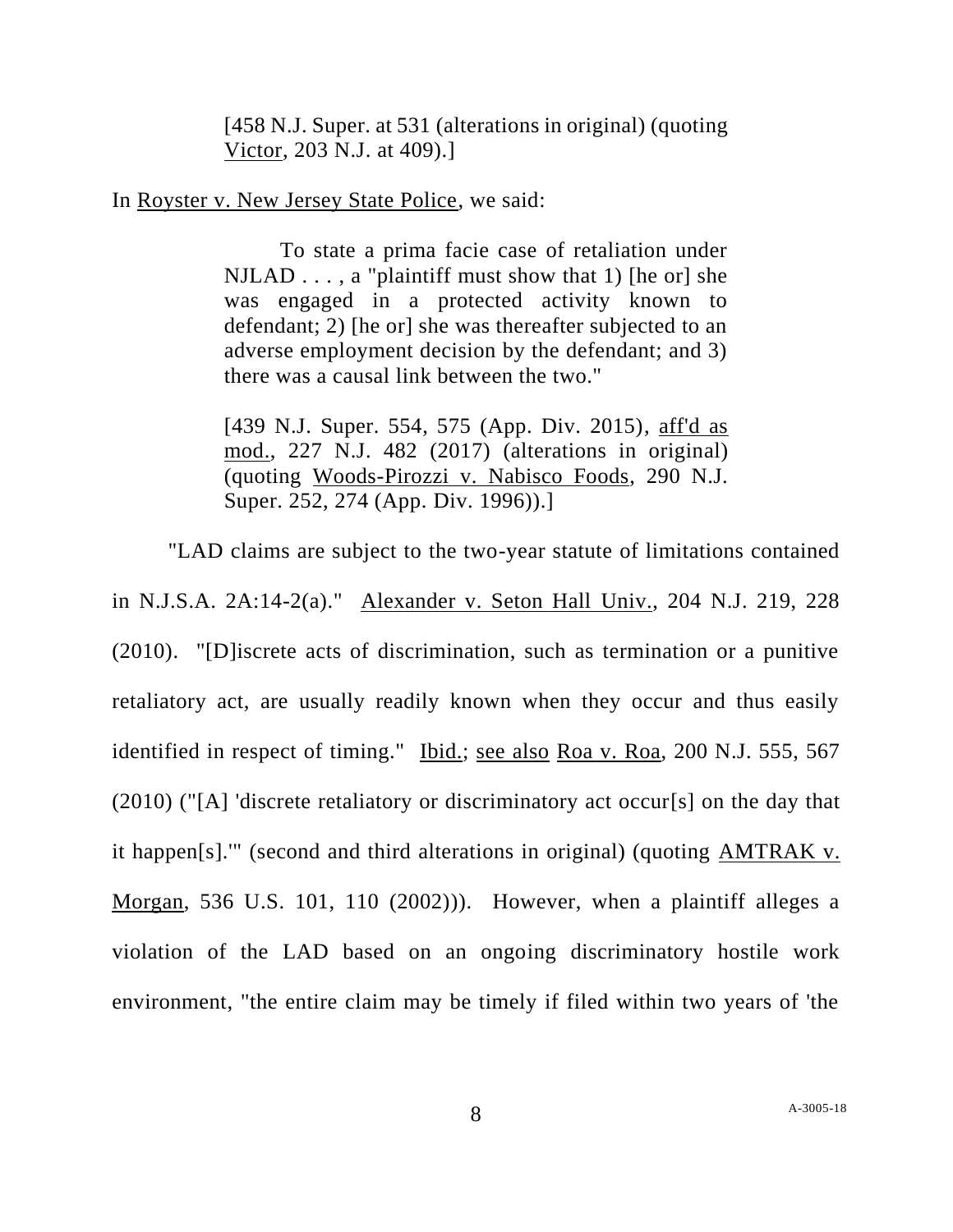date on which the last component act occurred.'" Alexander, 204 N.J. at 229 (quoting Roa, 200 N.J. at 567).

With these standards in mind, we review the motion record in a light most favorable to plaintiff.

### II.

Plaintiff initially served as a road trooper in various NJSP stations in the southern part of the state until 2006, when, pursuant to his request, he was transferred to the Atlantic City Marine Bureau station. In 2009, plaintiff injured his ankle on duty, underwent surgery, and was returned on "light duty" in 2010. However, he injured his other ankle while visiting the troop doctor, suffered injuries to his shoulder, and developed tendinitis in both arms from his work on the NJSP boat.

Plaintiff filed two workers' compensation petitions in March 2011. In May, he was "placed out of duty" and ordered into the NJSP Employee Assistance Program (EAP). Although plaintiff's complaint alleged this was caused by "work[-]related stress including a diagnosis of anxiety and depression," during his deposition plaintiff attributed this stress, anxiety and depression to his "ex-wife and . . . daughters," and a dispute with a neighbor that resulted in litigation. He returned to work again on light duty in early 2012.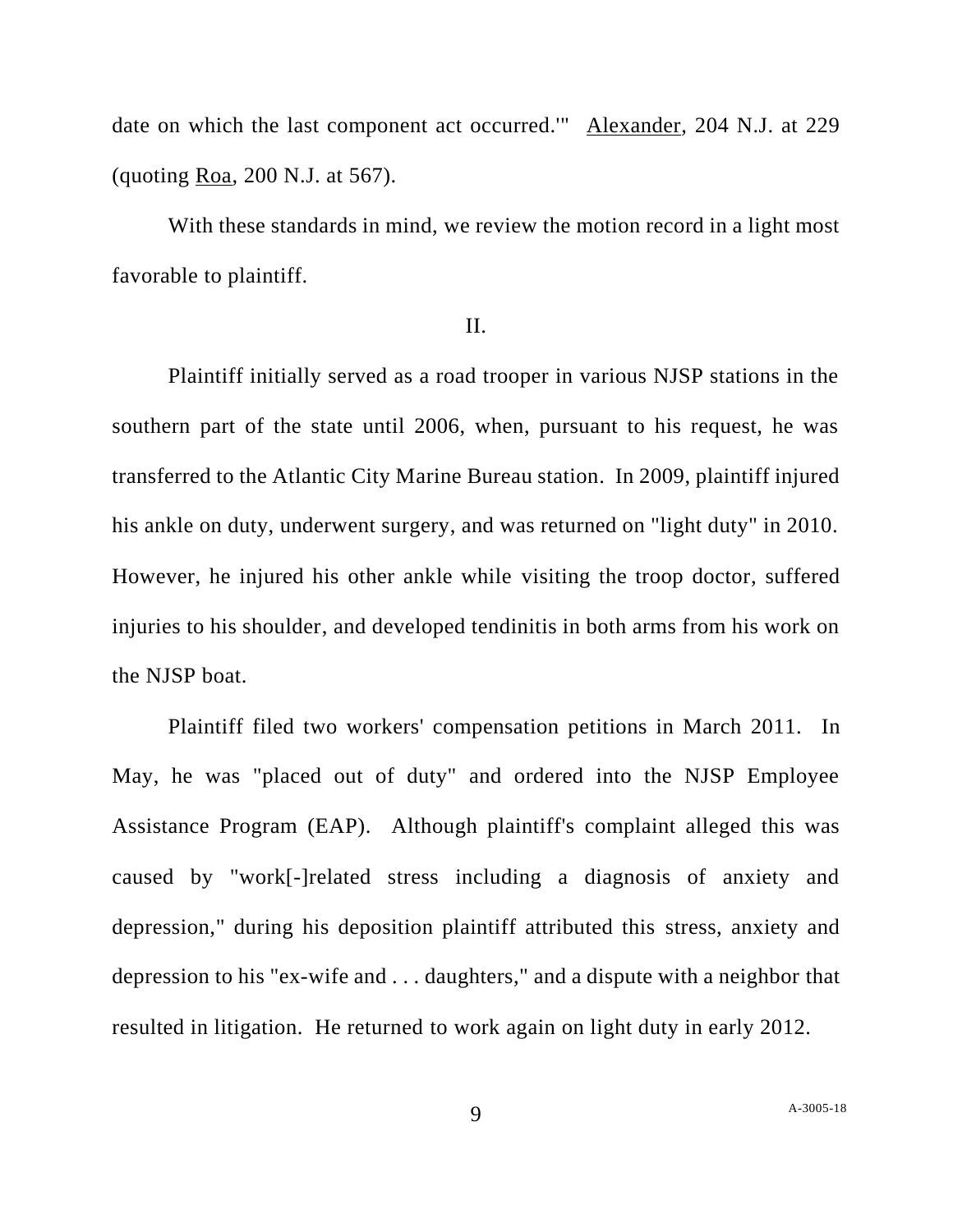In 2013, plaintiff was diagnosed with skin cancer and underwent oral chemotherapy treatment. He took a three-week medical leave of absence, and his doctor recommended plaintiff be "removed from the marine environment." Plaintiff informally considered a "mutual transfer," i.e., where he and another trooper would essentially switch assignments with plaintiff going to the NJSP unit at Atlantic City Airport, close to his home. Defendant Acting Lieutenant David Labriola, plaintiff's supervisor at the time, testified at deposition that had plaintiff formally sought the transfer, he would have approved it, but plaintiff never submitted the transfer request.

Instead, NJSP transferred plaintiff in November 2013 to a new unit located at Division Headquarters in West Trenton, far from his home. Plaintiff testified in his deposition this was "punishment," because he never asked for that specific transfer, and the position was in a "special unit" routinely "posted" throughout NJSP. Sergeant Karl Brobst testified at deposition that sometimes transfers were made as "punishment."

Plaintiff acknowledged during his deposition that he was not subject to a hostile work environment after his transfer to West Trenton. In July 2014, plaintiff "blew out [his] left knee" while training for the NJSP physical. He was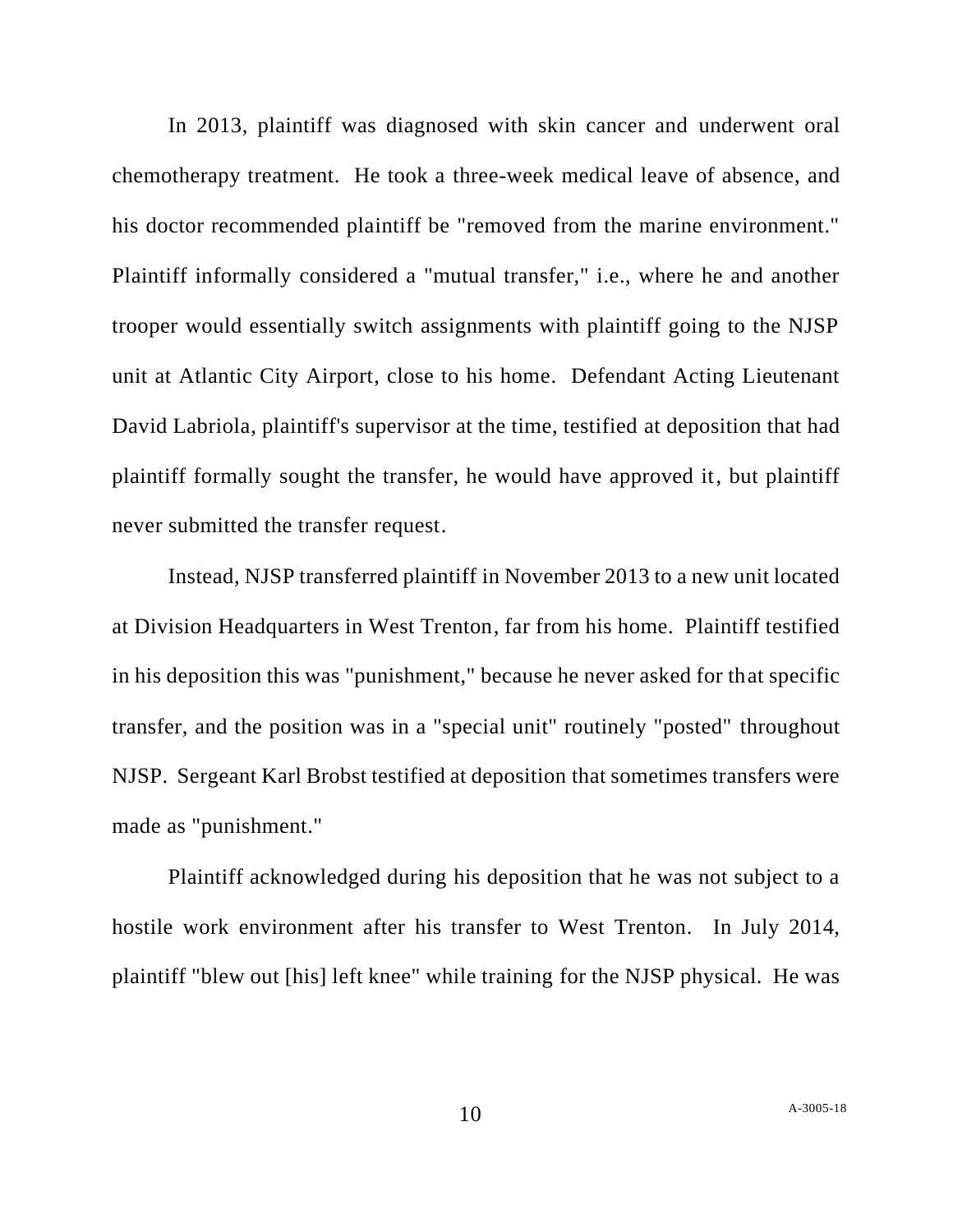out of work as a result, and, in September 2014, plaintiff was on "stress leave" and did not return to work until his retirement in 2018.

Plaintiff's discriminatory failure to promote claim begins with actions in 2011. He alleged defendants failed to promote him at that time because of his physical ailments. NJSP Standard Operating Procedure C-20 (C-20) requires all members to pass the "physical fitness test" to be eligible for promotion, although the policy also recognizes "a temporary medical or physiological problem" would not automatically disqualify a member. "Promotional eligibility for such members w[ould] be determined by the Superintendent on a case by case basis." Plaintiff and Brobst testified they knew of three situations where a trooper was promoted despite non-compliance with C-20, although the circumstances of the non-compliance and promotions are not in the record. Nevertheless, in November 2011, despite plaintiff's then commanding officer, defendant Lieutenant James Knoeller, stating he was unable to fully evaluate plaintiff for promotion because of his absence on leave, Knoeller recommended plaintiff for promotion.

Labriola, who was the Commander of the Marine Station and plaintiff's supervisor upon his return to work in 2012, issued plaintiff a negative performance notice. When deposed, plaintiff acknowledged he failed to perform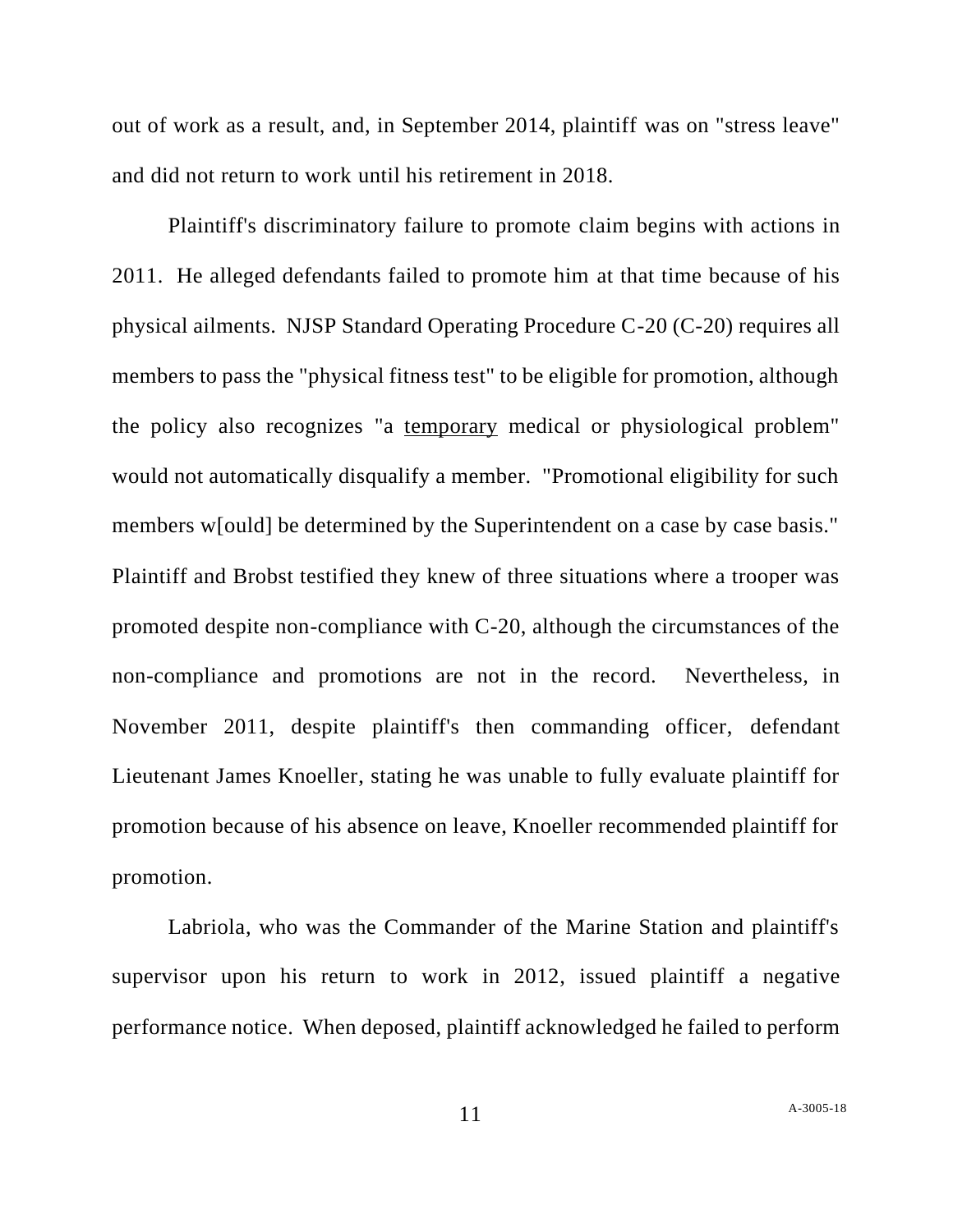the required task. Plaintiff claimed Labriola singled him out, since plaintiff heard of no one else receiving a negative review for such a minor infraction.

Yet, plaintiff acknowledged Labriola recommended him for promotion in March 2012, and, one year later, Labriola elevated plaintiff one level on the NJSP "promotional ranking tier" levels. Brobst and Sergeant Vincent Damiani both testified at their depositions, however, that Labriola paid special attention to plaintiff's use of sick time and medical leave and often expressed his dissatisfaction with plaintiff's absences.

In September 2012, plaintiff received a negative performance review from defendant Sergeant Rodney Goodson, because plaintiff refused over the course of three days to don his "dry suit," protective apparel used when entering the water. Plaintiff testified he refused because he knew from the previous year the suit was leaking, and he worried about drowning because he would not have a floatation device. Plaintiff said Goodson yelled at him and was "very hostile."

Major Robert Yaiser testified at deposition that he inquired of Labriola why plaintiff, despite his seniority, was not promoted; Labriola said plaintiff was not C-20 compliant and had been out on sick leave.

In December 2013 and December 2014 plaintiff advanced another level to promotional ranking to tier two. However, he was ineligible for promotion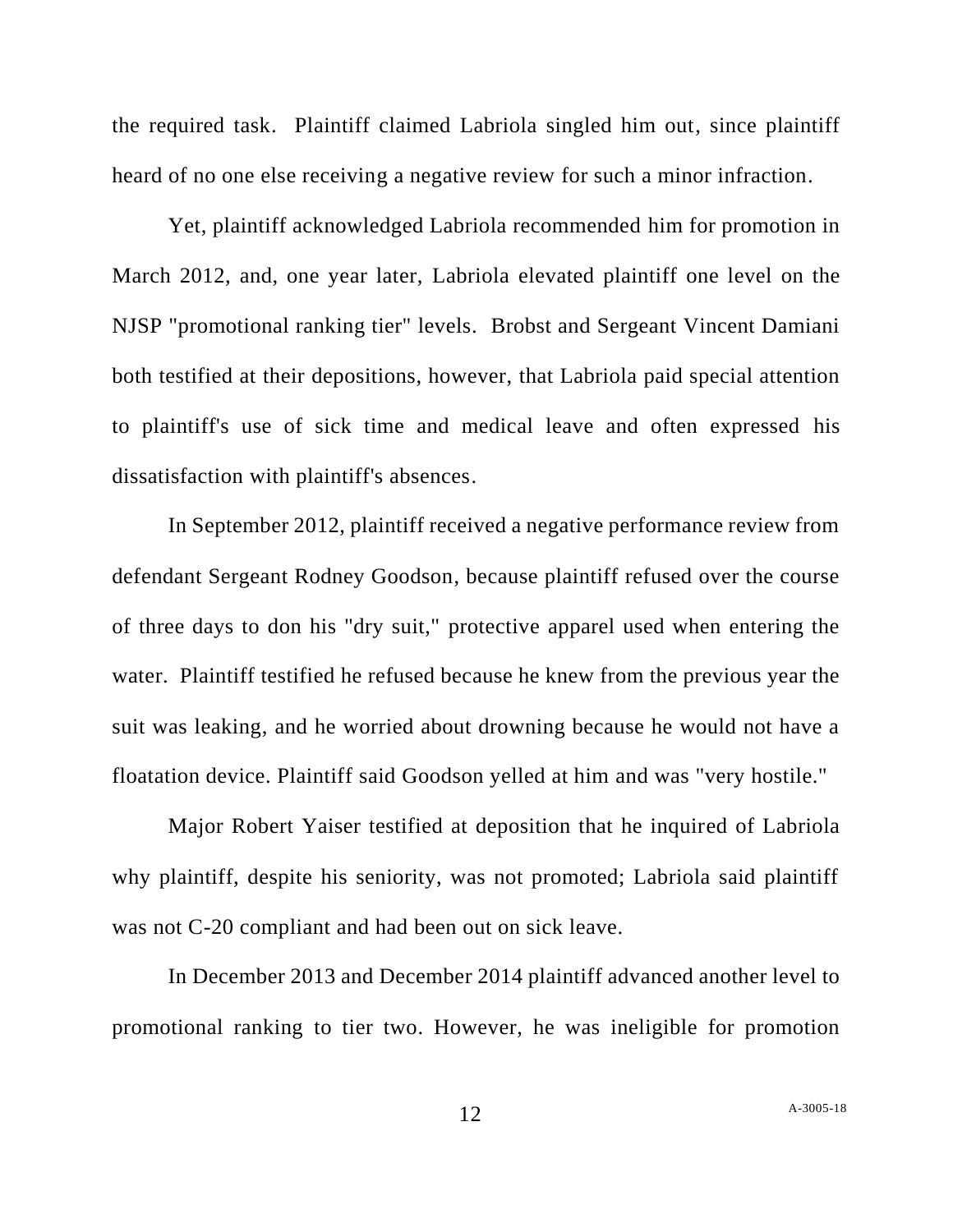because of a pending internal investigation initiated by Labriola in September 2013. Despite a direct order from defendant Sergeant Heath Welsh to contact the Medical Services Unit regarding leave to receive treatment from his dermatologist for his skin cancer, plaintiff refused, resulting in the investigation. In July 2015, at the conclusion of the departmental investigation, plaintiff was reprimanded for violating NJSP rules by disobeying a direct order.

In his deposition, plaintiff testified that he did call someone at medical services about the need for treatment for his skin cancer. In his brief, plaintiff also points to alleged inconsistencies between Labriola's deposition testimony and his reports to Internal Affairs; according to plaintiff, these inconsistencies demonstrate Labriola's discriminatory "motive" in initiating the investigation to prevent plaintiff's promotion during the many months between the initiation of the complaint and the reprimand. Plaintiff acknowledges he was aware of the ability to report defendants' alleged discrimination to NJSP's EEO officer but did not do so because that would have been "career suicide."

## III.

Although the judge did not address the timeliness of plaintiff's various causes of action under the LAD, we do so to provide context for the rest of our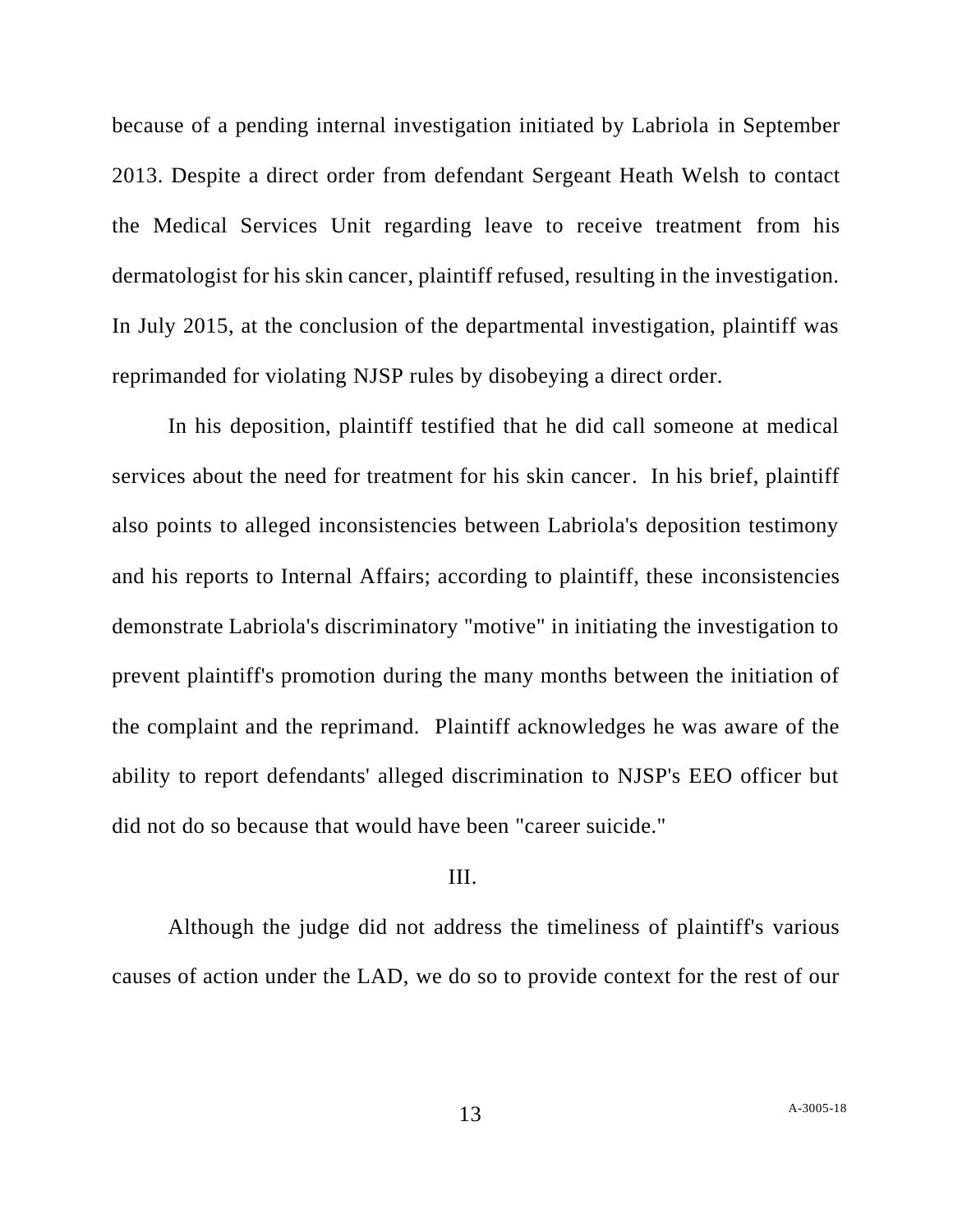decision and set the framework for what is cognizable on appeal.<sup>2</sup> Any discrete act of discrimination, such as a failure to promote, is cognizable if it occurred after January 29, 2013, that is, within two years of the filing of plaintiff's complaint. The same is true regarding plaintiff's claims of retaliation under the LAD. Plaintiff's hostile workplace LAD claim is cognizable if "the last component act occurred" after January 29, 2013. Alexander, 204 N.J. at 229 (quoting Roa, 200 N.J. at 567).

#### LAD Discrimination — Failure to Promote

Plaintiff's failure to promote claim was limited to denial of a promotion after January 28, 2013, because of his disability, skin cancer, and necessary treatment for the condition. Seen through this prism, plaintiff's claim of disability discrimination under the LAD for failing to promote him to sergeant was properly dismissed.

<sup>&</sup>lt;sup>2</sup> The briefs filed by the parties in the Law Division are not part of the record on appeal. See R. 2:6-1(a)(2) (generally prohibiting the inclusion of trial court briefs in the appellate record). However, one exception to this Rule is when there is a question whether an issue, germane to the appeal, was raised in the trial court. Ibid. Here, on appeal, defendants assert the statute of limitations as a partial defense to plaintiff's specific claims. To assure ourselves that the issue was indeed raised in the trial court, we examined the public record of filings in the Law Division, which reveal defendants asserted the statute of limitations as a partial defense to some of plaintiff's allegations. Before us, plaintiff did not answer defendants' argument regarding application of the statute of limitations by filing a reply brief.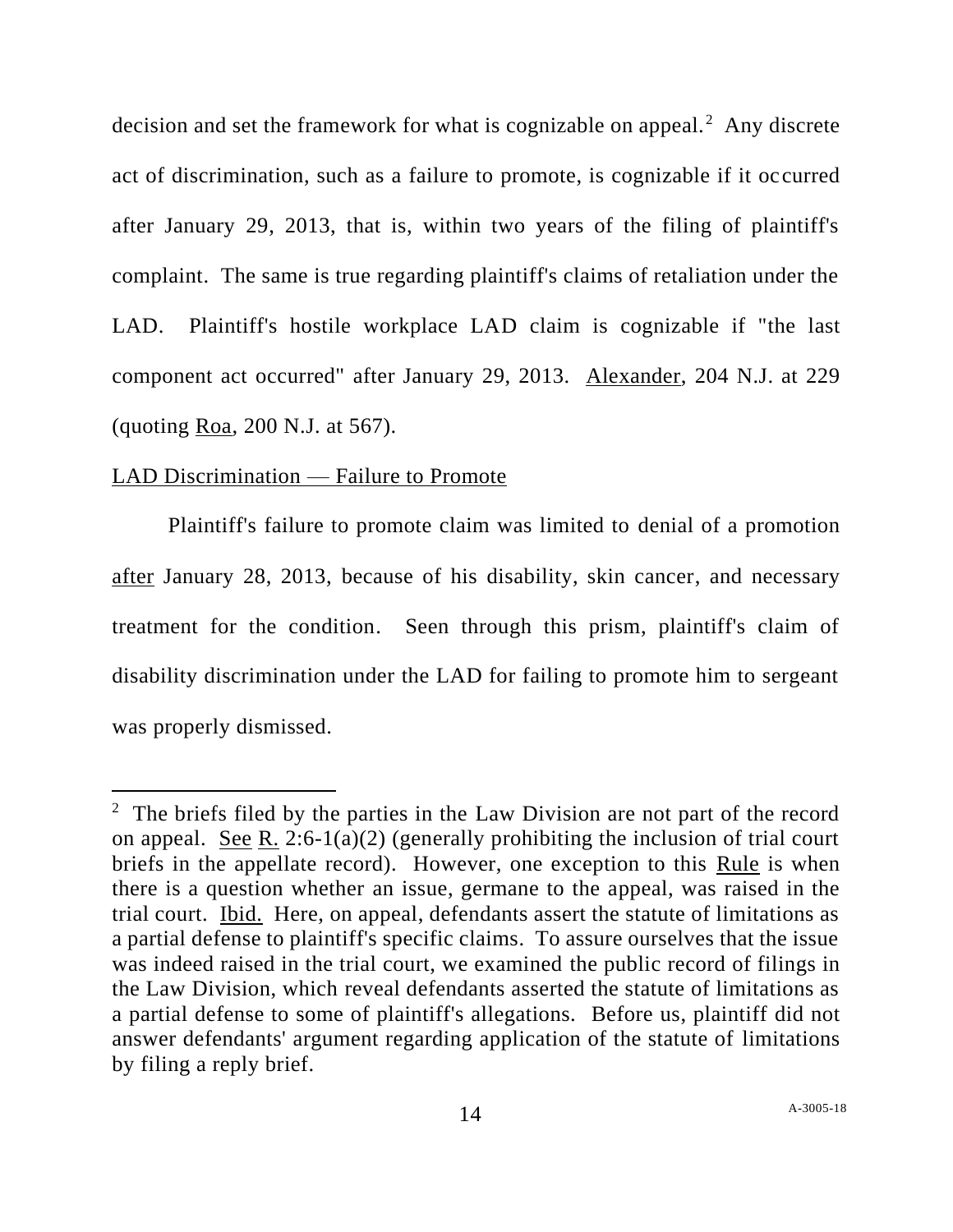Plaintiff revealed the need to take leave to treat his skin condition sometime in the summer of 2013. Our review of the record reveals that plaintiff identified a promotional opportunity became available sometime in 2013 or 2014. In his deposition, plaintiff said even though his superiors "sent the paperwork up to promote [him] to sergeant," he was not promoted because of the outstanding internal affairs investigation. Plaintiff never identified who actually received the promotion he allegedly was denied.

Although "[t]he evidentiary burden at the prima facie stage is 'rather modest,'" Henry, 204 N.J. at 331 (quoting Zive v. Stanley Roberts, Inc., 182 N.J. 436, 447 (2005)), plaintiff was required to adduce some evidence that for whatever reason, he was not promoted and someone of "similar or lesser qualifications achieved the rank or position." Dixon, 110 N.J. at 443 (emphasis added). He failed to do so.

Assuming arguendo plaintiff carried the initial burden of presenting a prima facie case of discrimination in failing to promote, the burden shifted to defendants to "articulate a legitimate, nondiscriminatory reason for [their] actions." Henry, 204 N.J. at 331 (quoting Zive, 182 N.J. at 449). Defendants clearly did so, because plaintiff was ineligible for promotion while the internal affairs complaint was under investigation.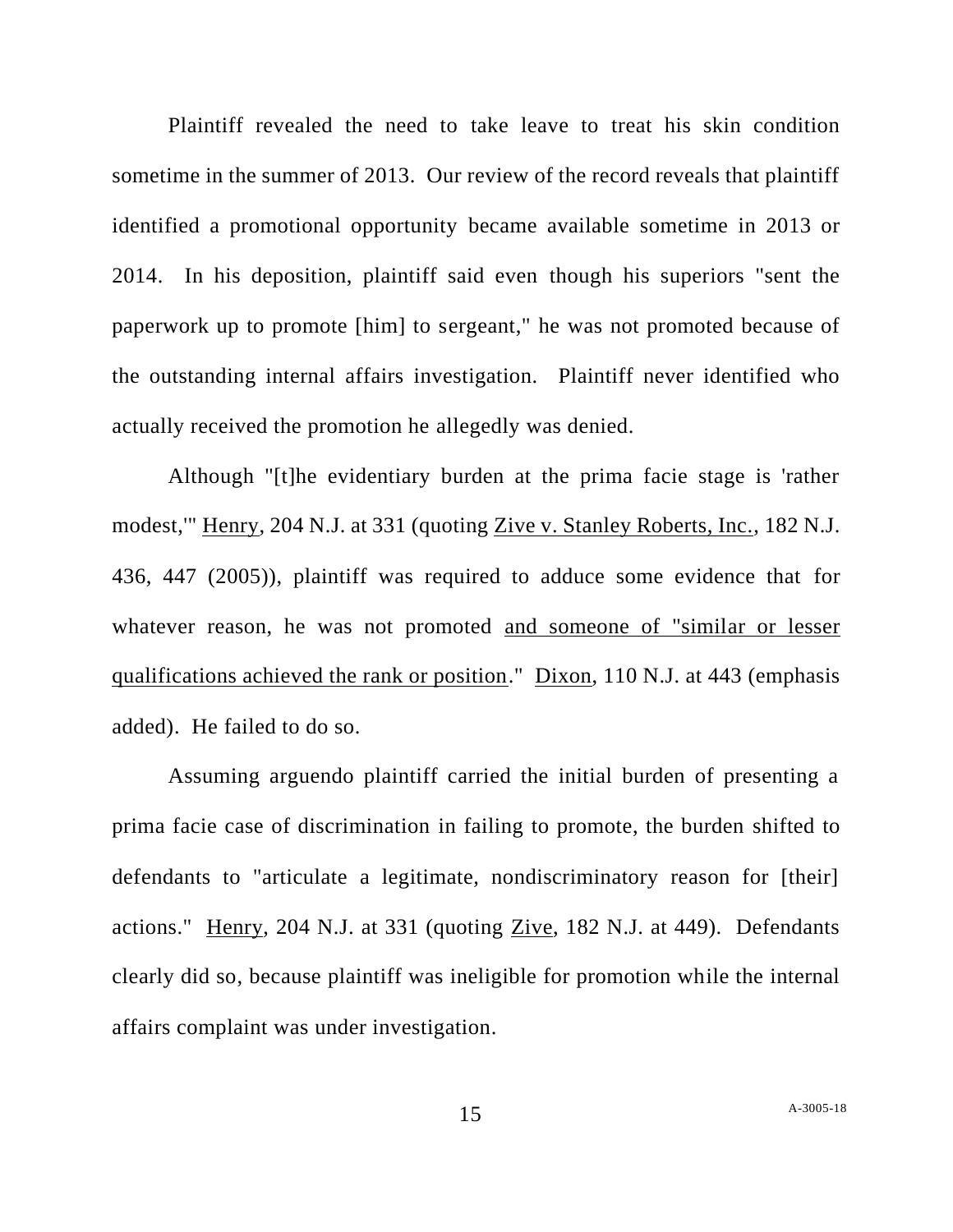"Subsequently, 'the burden of production shifts back to the employee to prove by a preponderance of the evidence that the reason articulated by the employer was merely a pretext for discrimination and not the true reason for the employment decision.'" Ibid. (quoting Zive, 182 N.J. at 449). "The burden of proof 'remains with the employee at all times,' and if the plaintiff cannot meet his or her obligation . . . , the employer will prevail on summary judgment." Id. at 331–32 (first quoting Zive, 182 N.J. at 450; then citing Zive, 182 N.J. at 456).

Here, to demonstrate the investigation over his failure to report to medical services was pretextual, plaintiff claimed he never was told to "report" to medical services, only to contact them, and he did. However, there is no corroboration for this assertion other than plaintiff's testimony. Indeed, the investigation demonstrated that plaintiff did not report to medical services, and the person he supposedly spoke with could not recall any such conversation. Moreover, the internal affairs investigation actually resulted in a reprimand. At his deposition, plaintiff claimed the case was "dismissed" before an Administrative Law Judge, and he never agreed to "the findings." However, plaintiff's bald protestations of innocence do not raise a material factual dispute about whether defendants' investigation was a pretext given the ultimate issuance of a reprimand for violating a direct order.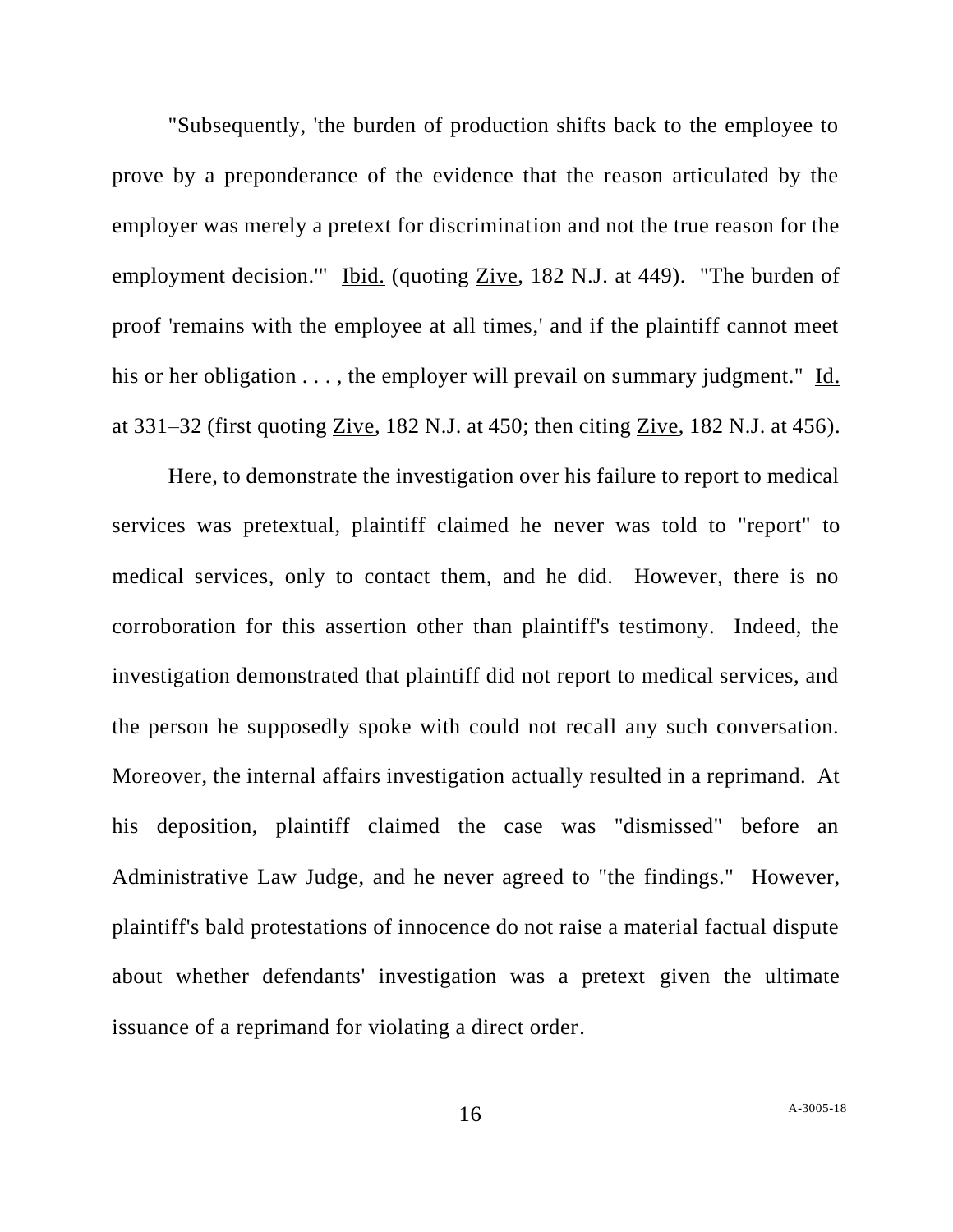#### LAD Hostile Work Environment

As noted, plaintiff conceded that after his transfer to West Trenton in November 2013, he was not subjected to discriminatory conduct related to his skin cancer, see Dickson, 458 N.J. Super. at 531, and "was severe and pervasive enough to make a reasonable person in [plaintiff]'s shoes believe that the conditions of employment had been altered and the working environment had become hostile and abusive." Id. at 534 (quoting Leonard v. Metro. Life Ins. Co., 318 N.J. Super. 337, 344 (App. Div. 1999)).

The "last component act" of plaintiff's hostile work environment claim is difficult to discern, that is, whether defendants' alleged discriminatory conduct occurred between January 29, 2013, when the two-year statute of limitations began to run, and November 2013 when the transfer occurred. In March 2013, Labriola recommended plaintiff for promotion. The internal affairs investigation began in September. For reasons already expressed, the initiation of an internal affairs investigation that resulted in a written reprimand for plaintiff's violation of a direct order could not, as a matter of law, be the "last component act" of a hostile work environment claim.

As for events prior to initiation of the investigation, it suffices to say that plaintiff's generalized accusations of hostility by Labriola, Goodsen and others,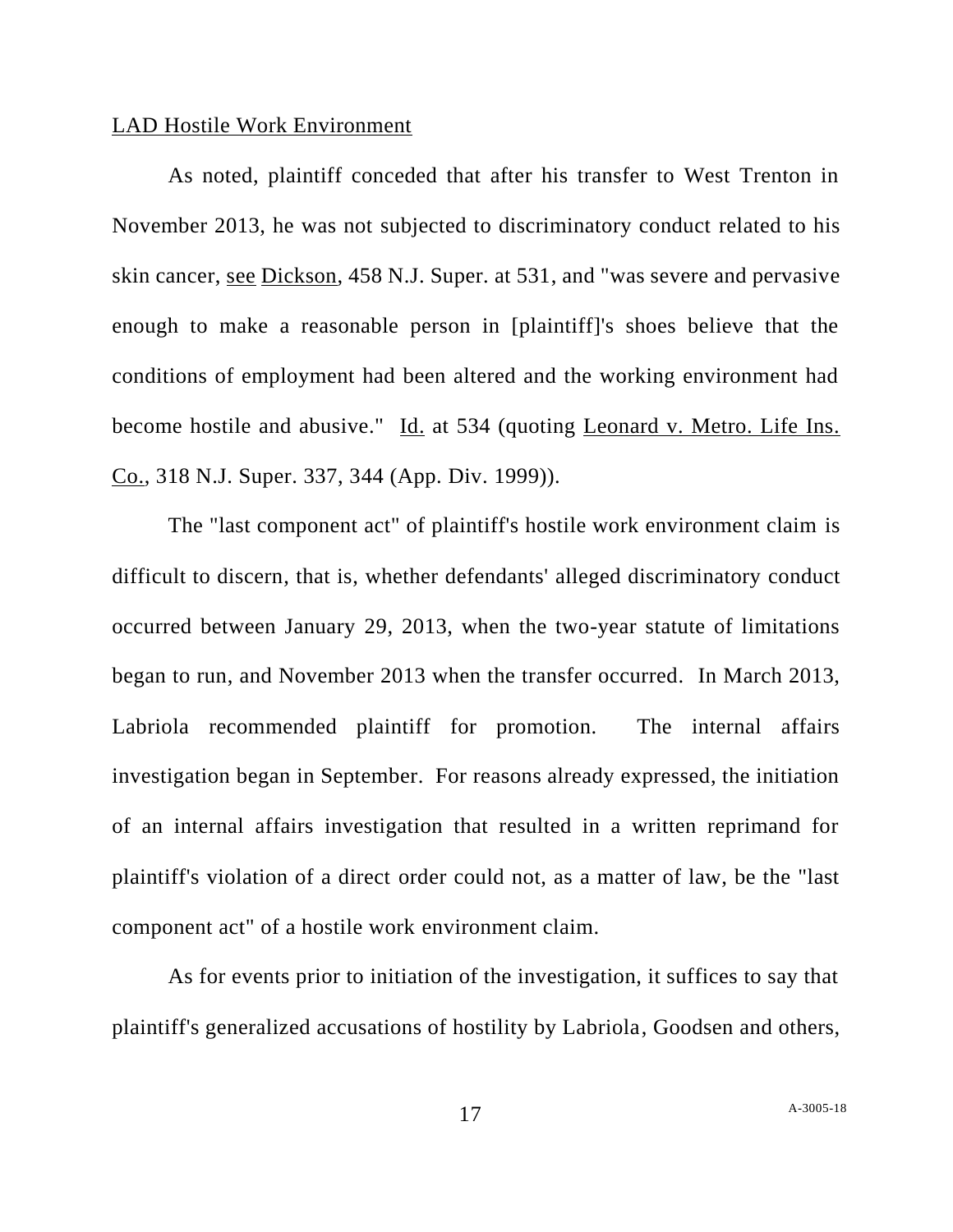even if corroborated, and of disparate levels of attention directed at him for prior use of sick time, medical leave, stress leave, or workers' compensation claims, were not, as the motion judge found, "severe and pervasive conduct . . . in violation of the law." With the exception of the initiation of the internal affairs investigation, none of defendants' conduct was based directly upon plaintiff's disability, i.e., his skin cancer and necessary treatment for that condition. The hostile work environment claim was properly dismissed.

#### LAD Retaliation

Plaintiff's LAD retaliation claim required him to demonstrate he "engaged in a protected activity [under the LAD] known to defendant[s]," and they retaliated against him between January 29, 2013, and the filing of his complaint. See Royster, 439 N.J. Super. at 575. An individual "engages in a protected activity under the LAD when that person opposes any practice rendered unlawful under the LAD." Dunkley v. S. Coraluzzo Petroleum Transporters, 437 N.J. Super. 366, 377 (App. Div. 2014) (quoting Young v. Hobart W. Grp., 385 N.J. Super. 448, 466 (App. Div. 2005)).

As noted, plaintiff never made a complaint to the appropriate NJSP personnel about an alleged violation of the LAD. However, plaintiff sought leave for treatment of his skin cancer in the summer of 2013 as an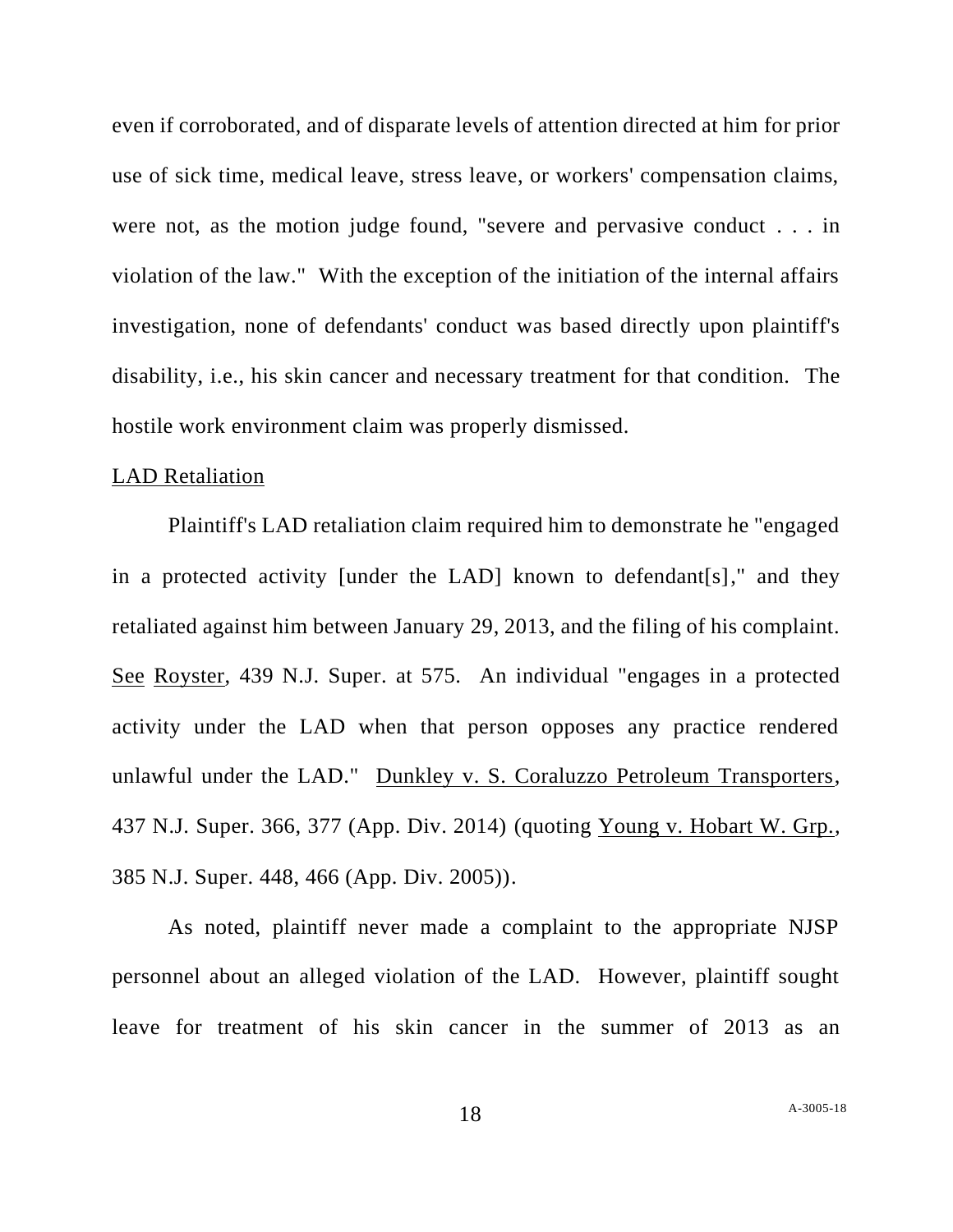accommodation for his disability, and defendants obviously knew of that request at some point, because it spurred the internal affairs investigation. We assume arguendo this may have been sufficient to establish the first prong of a retaliation complaint.

However, the motion judge found plaintiff suffered no adverse employment action in retaliation for his leave request.<sup>3</sup> We agree.

We have said:

[A]n employer's adverse employment action must rise above something that makes an employee unhappy, resentful or otherwise cause an incidental workplace dissatisfaction. Clearly, actions that affect wages, benefits, or result in direct economic harm qualify. So too, noneconomic actions that cause a significant, nontemporary adverse change in employment status or the terms and conditions of employment would suffice.

[Victor v. State, 401 N.J. Super. 596, 616 (App. Div. 2008), aff'd as mod. on other grounds, 203 N.J. 383 (2010).]

<sup>&</sup>lt;sup>3</sup> We note that plaintiff never asserted a failure to accommodate his disability claim under the LAD. We recognize that the prima facie case in support of a failure to accommodate claim does not require a plaintiff prove an adverse employment action. See, e.g., Richter v. Oakland Bd. of Educ., 459 N.J. Super. 400, 416 (App. Div. 2019) (recognizing an adverse employment action is not a required element of a failure to accommodate LAD claim). A retaliation claim does.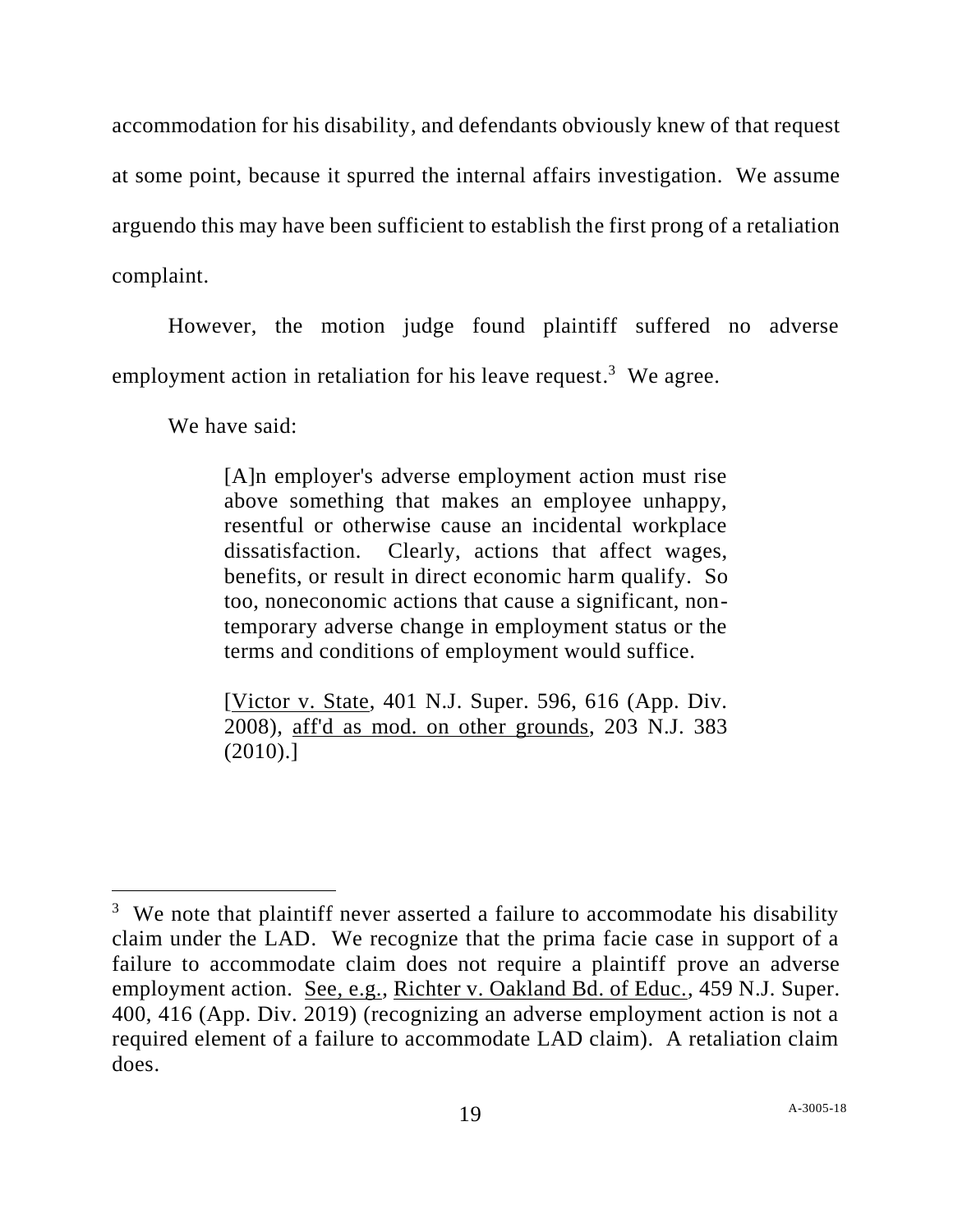For reasons already expressed, the internal investigation that resulted in a reprimand does not raise a material factual dispute supporting plaintiff's LAD retaliation claim.

Moreover, it is undisputed plaintiff suffered no reduction in rank or pay upon transfer to West Trenton. Plaintiff was transferred to the Special Operations Section, in the Infrastructure Protection Unit, which was still in the NJSP Marine Bureau. Other than the location's greater distance from his home, plaintiff suffered no adverse consequences from the transfer. And, as already noted, once assigned to West Trenton in November 2013, plaintiff admittedly suffered no hostility from others in the workplace, as he purportedly did while assigned to the station in Atlantic City.

The motion judge noted that the transfer to West Trenton could not have been the required adverse employment action because it was spurred by plaintiff's doctor's recommendation that he no longer work outdoors. We take this to mean that even if the transfer could be considered an adverse employment action, defendants proffered a "legitimate, non-retaliatory reason for the decision." Young, 385 N.J. Super. at 465 (quoting Romano v. Brown & Williamson Tobacco Corp., 284 N.J. Super 543, 549 (App. Div. 1995)). We agree. Plaintiff's claim that the transfer to a distant location was "punishment"